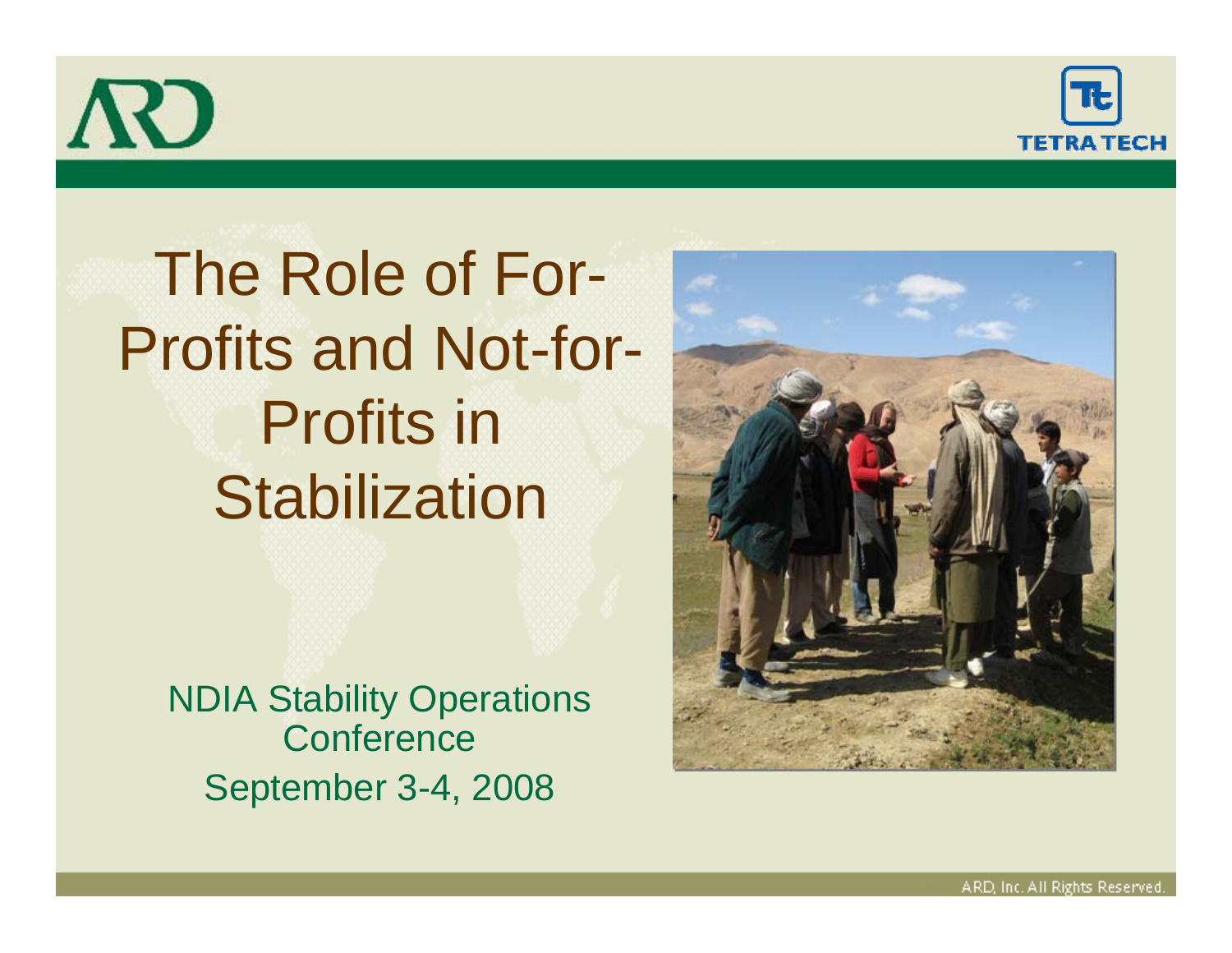



## Development and Stability Operations: a range of examples

- Institution-building during reconstruction
- Assessments in hot spots
- Mediation
- Alternative development
- Infrastructure in conflict zones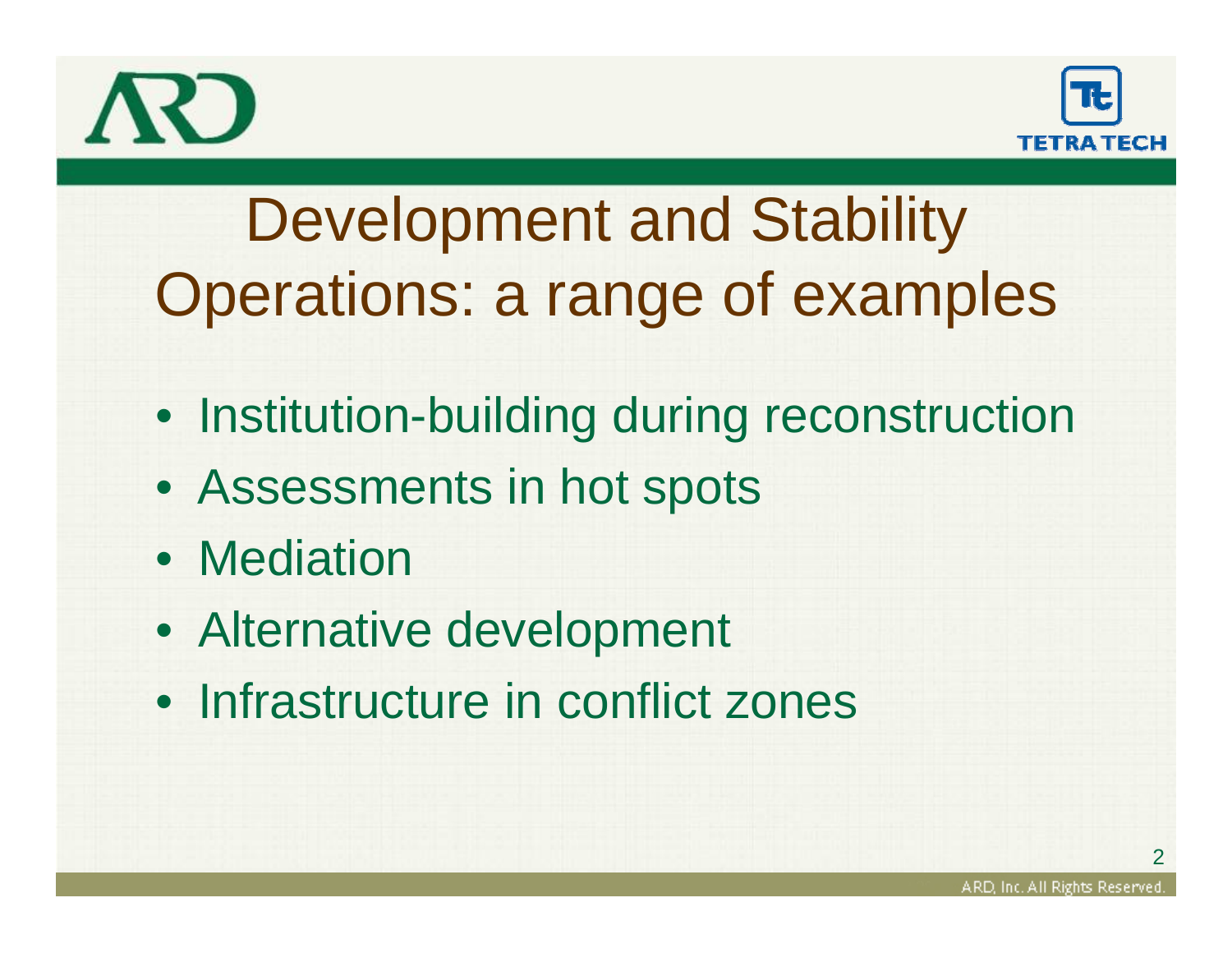



# Property Taxes: Albania

- 1993—no way to access local tax base
- Established land registration system fully independent and self-financing
- Launched pilot projects; public information campaigns, training, institutional capacity building
- Registered 200K properties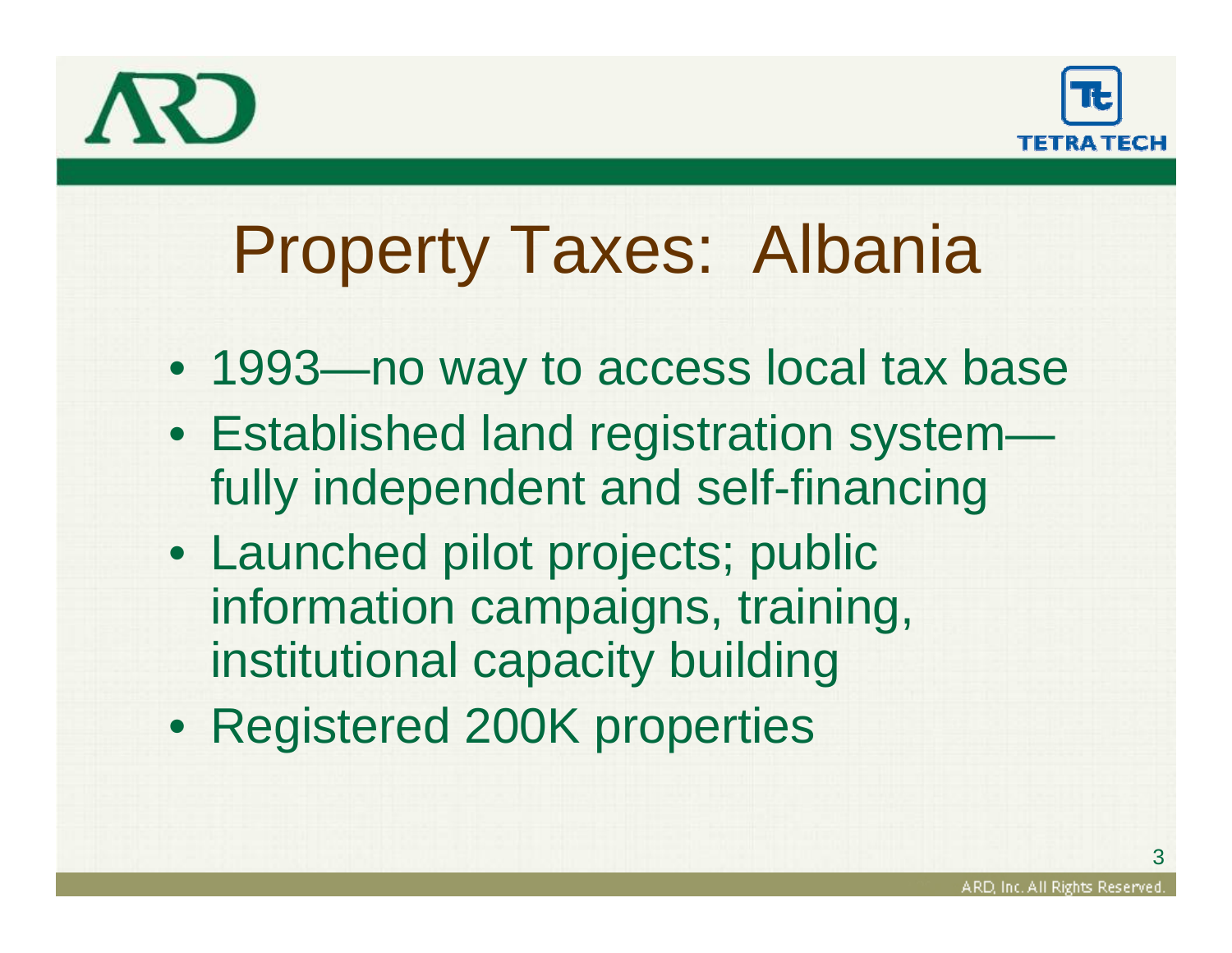



# Agricultural Market Studies: North Caucasus (ICRP)

- Conducted assessment of Chechnya, Ingushetia, North Ossetia, Kabardino-Balkaria, Karachayevo-Cherkessia, Dagestan, and southern Stavrapol krai
- Analyzed how agribusiness clustering in areas of the Russian Federation could help mitigate conflict in the region

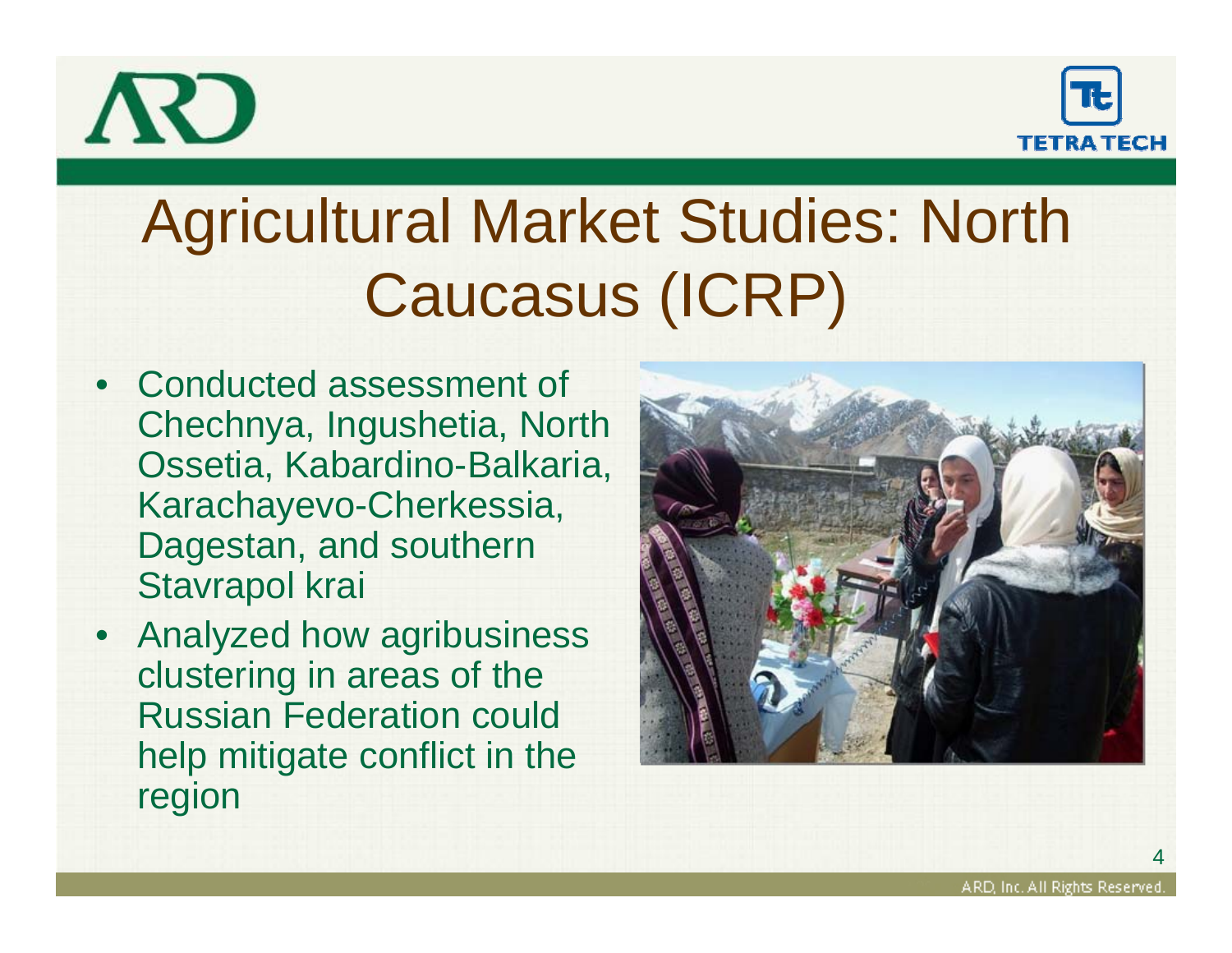



## Mediation brings Peace: Balkh, Afghanistan (LGCD)



- • Isterkot village 12K; Karbasi village 1.4K historical conflict
- Mediation Committee
- • Small projects to promote community cooperation: volleyball yard, embroidery equipment, sheep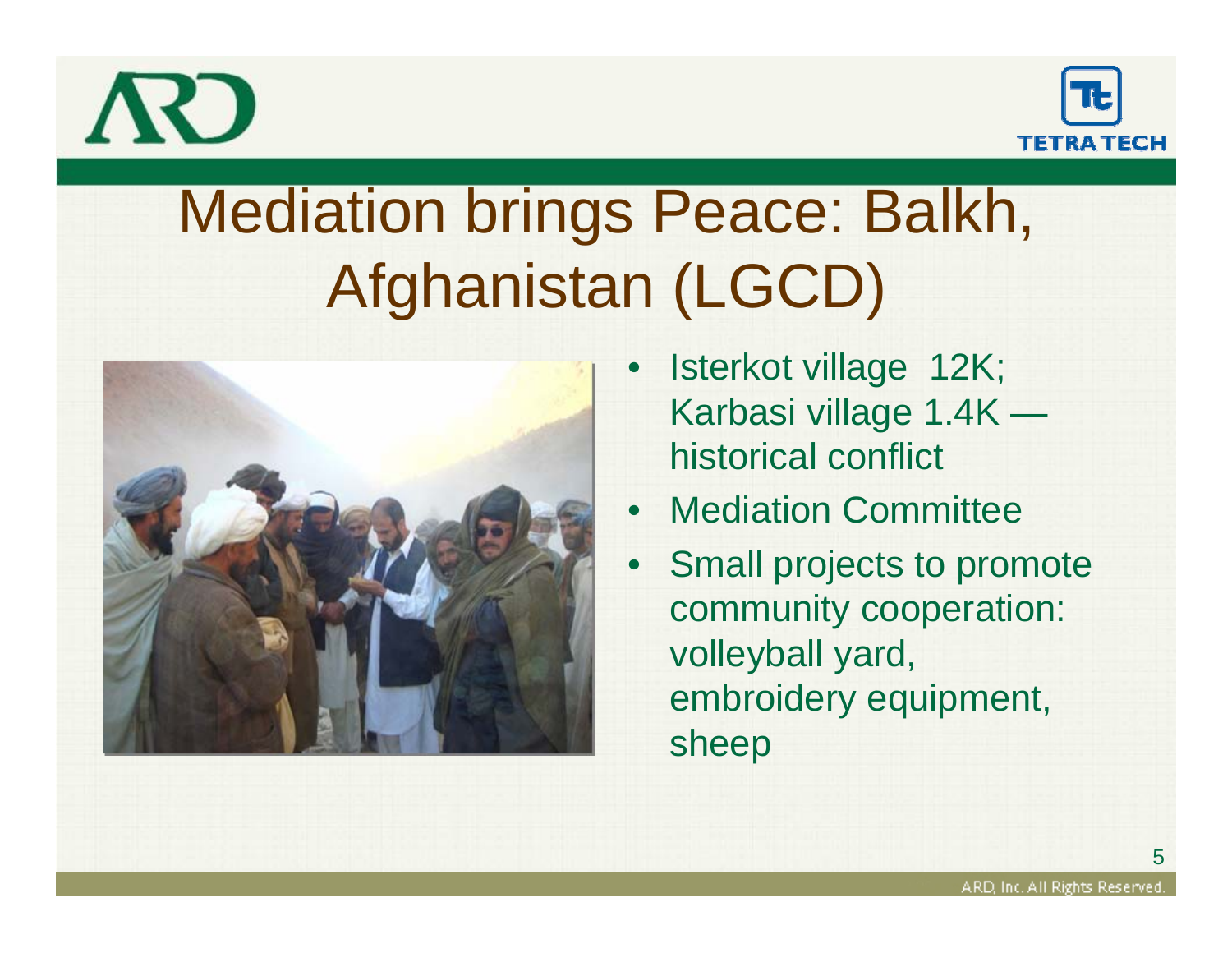



### Cutting what finances terror in Colombia: ADAM



- • 28K families benefitted/24K jobs created
- •141K hectares free of illicit crops
	- 54K families under illicit crop-free agreement
- • 620 communities/ producer associations with illicit cropfree agreements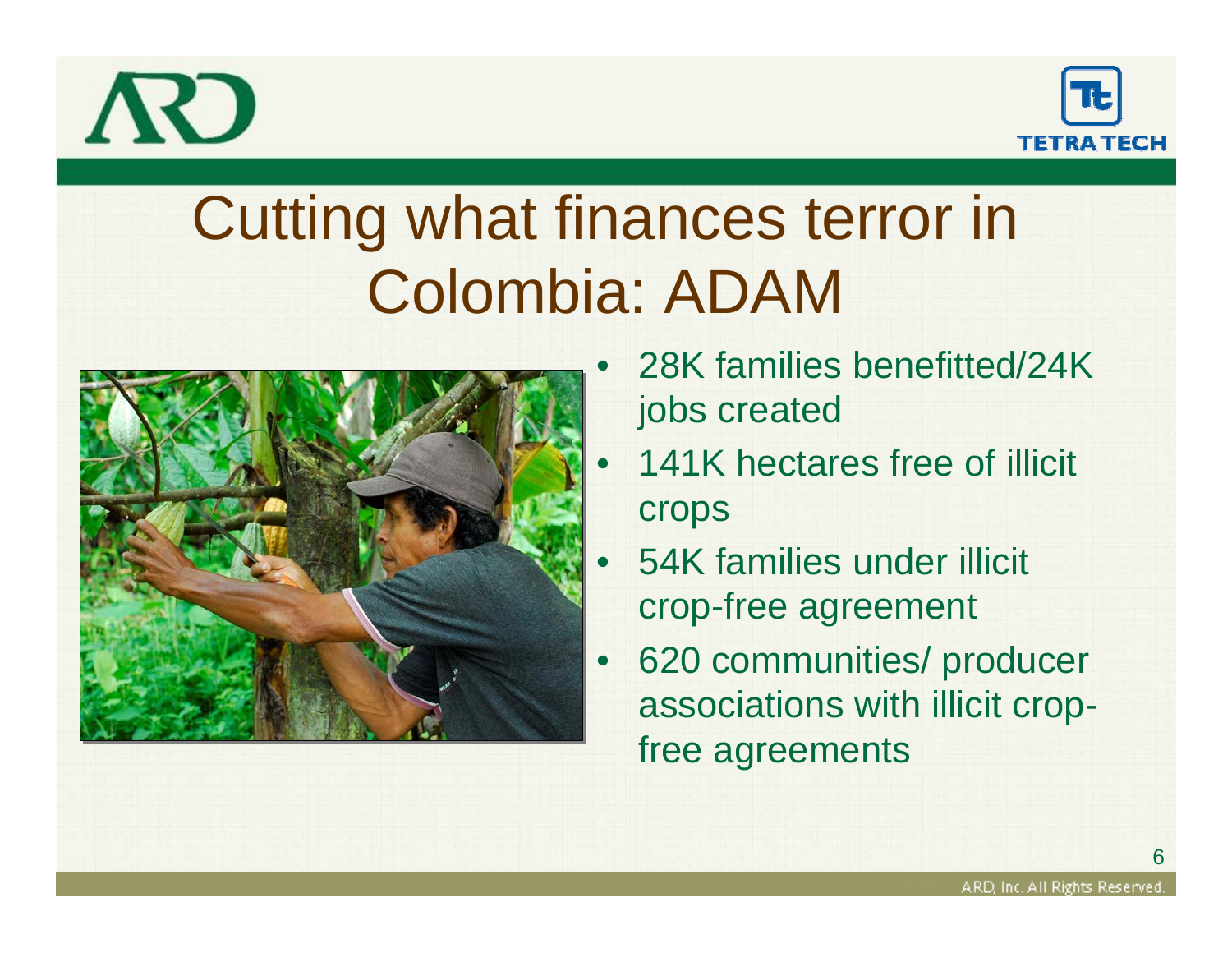



### Growing Democracy on the Bamyan Bazaar Road: LGCD



#### Provincial Governor Habiba Sarabi

"show us how determined the Afghan people are to see their country succeed," First Lady Laura Bush, WSJ June 12, 2008

Jobs; wells; improve bazaar; public outreach, safety and community participation